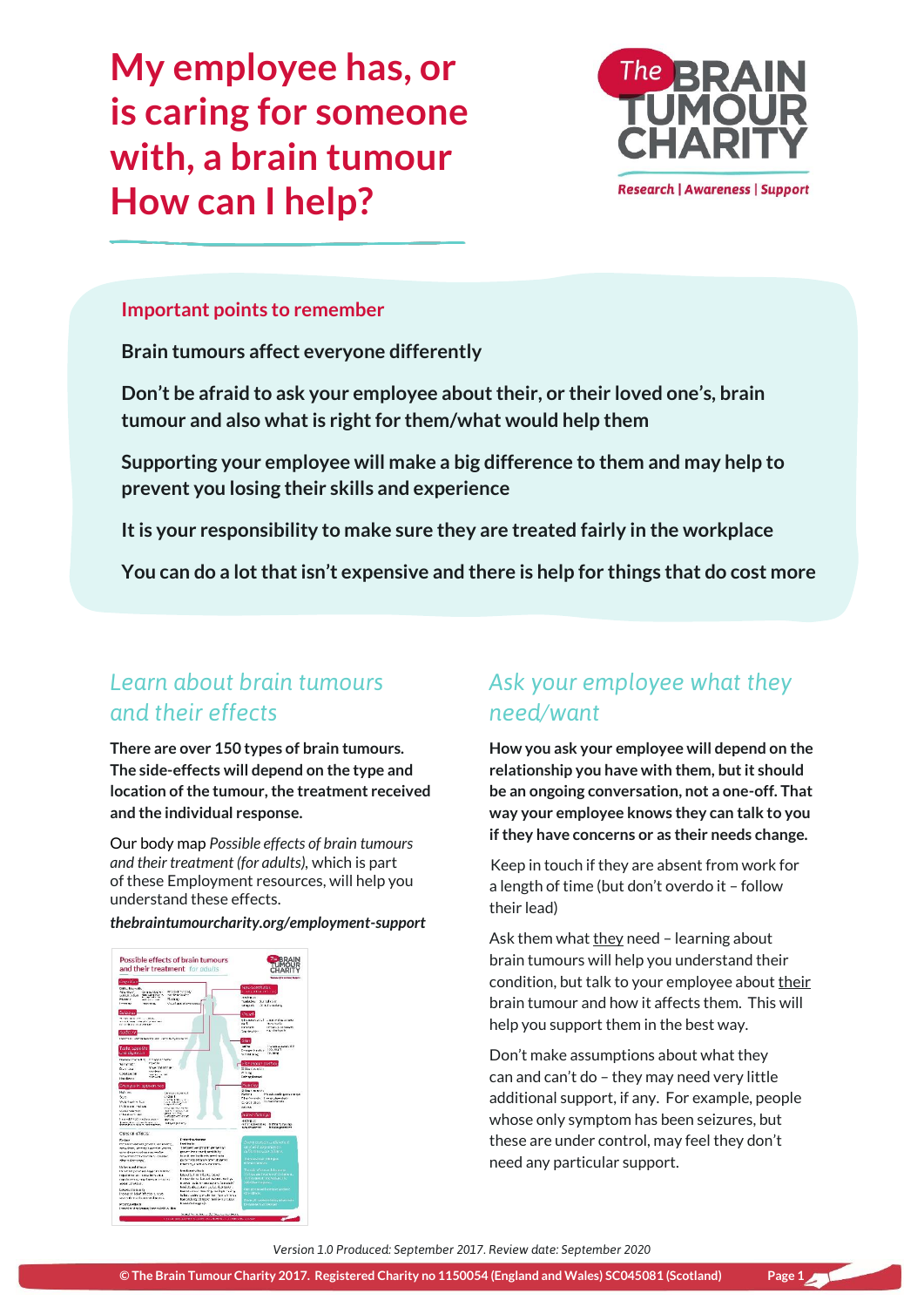# *Know your legal responsibilities*

#### **(***to make sure your employee is treated fairly in the workplace)*

If someone has cancer (a high grade brain tumour is deemed to be cancer), the law considers them to be disabled.

If someone has a low grade tumour, it is likely that in the eyes of the law they are considered to have a disability, if the effect on their day-today activities is substantial enough, even though they may not seem, or see themselves, that way.

*[*For information about the grading of brain tumours and the definition of 'disability', see the *Employment charter,* which is part of these resources*. [thebraintumourcharity.org/](http://www.thebraintumourcharity.org/employment-support) [employment-support](http://www.thebraintumourcharity.org/employment-support)*

Under the *[Equality Act 2010](https://www.gov.uk/guidance/equality-act-2010-guidance) [in England, Scotland & Wales]* and the *[Disability](https://www.nidirect.gov.uk/articles/disabled-peoples-rights-everyday-life#toc-1)  [Discrimination Act 1995 \(DDA\)](https://www.nidirect.gov.uk/articles/disabled-peoples-rights-everyday-life#toc-1) [in N. Ireland],*  being termed 'disabled' gives people certain protections in the workplace, or if they are applying for a job. These Acts also give some protection to people caring for someone with a brain tumour.

It is the employer's responsibility to make sure these protections are in place.

### **This includes:**

- **•** Protection from discrimination because of their 'disability' *(e.g. from sacking them, making them redundant or passing them over for promotion or specific jobs because of their brain tumour)*
- Protection from disability-related harassment *(e.g. making jokes or disparaging remarks about your employee's symptoms)*
- Making 'reasonable adjustments' to their working practice and work environment to support them in returning to, or staying in, work.

For more information about 'reasonable adjustments', see our *Employment adjustments*  sheet. *[thebraintumourcharity.org/](http://www.thebraintumourcharity.org/employment-support) [employment-support](http://www.thebraintumourcharity.org/employment-support)*

### **Other relevant laws include:**

The *[Data Protection Act \(1998\)](http://www.legislation.gov.uk/ukpga/1998/29/contents)*, the *[Health &](http://www.healthyworkinglives.com/advice/Legislation-and-policy/Workplace-Health-and-Safety/health-safety-legislation)  [Safety at Work Act \(1974\)](http://www.healthyworkinglives.com/advice/Legislation-and-policy/Workplace-Health-and-Safety/health-safety-legislation)* and the *[Human Rights](http://www.legislation.gov.uk/ukpga/1998/42/contents)  [Act 1998](http://www.legislation.gov.uk/ukpga/1998/42/contents)*. These give all employees certain rights to confidentiality and privacy at work.

In other words, an employer is not allowed to share any sensitive personal information about an employee without their permission. So you cannot tell any other colleagues about your employee's brain tumour nor their treatments, unless they say you can. Nor should you discuss their health where other people could overhear or in an email that could be passed onto someone else.

### The *[Employment Rights Act 1996](http://www.legislation.gov.uk/ukpga/1996/18/contents) [in England, Scotland & Wales]*, the *[Employment Rights](http://www.legislation.gov.uk/nisi/1996/1919/contents)  [\(Northern Ireland\) Order 1996](http://www.legislation.gov.uk/nisi/1996/1919/contents)* and the *[Employment Relations \(Northern Ireland\) Order](http://www.legislation.gov.uk/nisi/1999/2790/article/32/made)  [1999](http://www.legislation.gov.uk/nisi/1999/2790/article/32/made)*

These give everyone the right to a reasonable amount of time off (unpaid) to look after dependents in an emergency.

For example, this could be the partner or parent of someone who has just been diagnosed with a brain tumour and who is having treatment immediately or with very short notice.

The *[Childrens & Families Act 2014](http://www.legislation.gov.uk/ukpga/2014/6/contents/enacted) [in England, Scotland & Wales]* and *[The Flexible Working](http://www.legislation.gov.uk/cy/nisr/2015/105/made)  [Regulations NI 2015](http://www.legislation.gov.uk/cy/nisr/2015/105/made) [in N. Ireland].* These give carers the right to ask for flexible working.

You do not have to grant it, but you must treat the request reasonably and have a good reason for refusing it.

See our *Employment charter* for more information. *[thebraintumourcharity.org/](http://www.thebraintumourcharity.org/employment-support) [employment-support](http://www.thebraintumourcharity.org/employment-support)*



*Version 1.0 Produced: September 2017. Review date: September 2020*